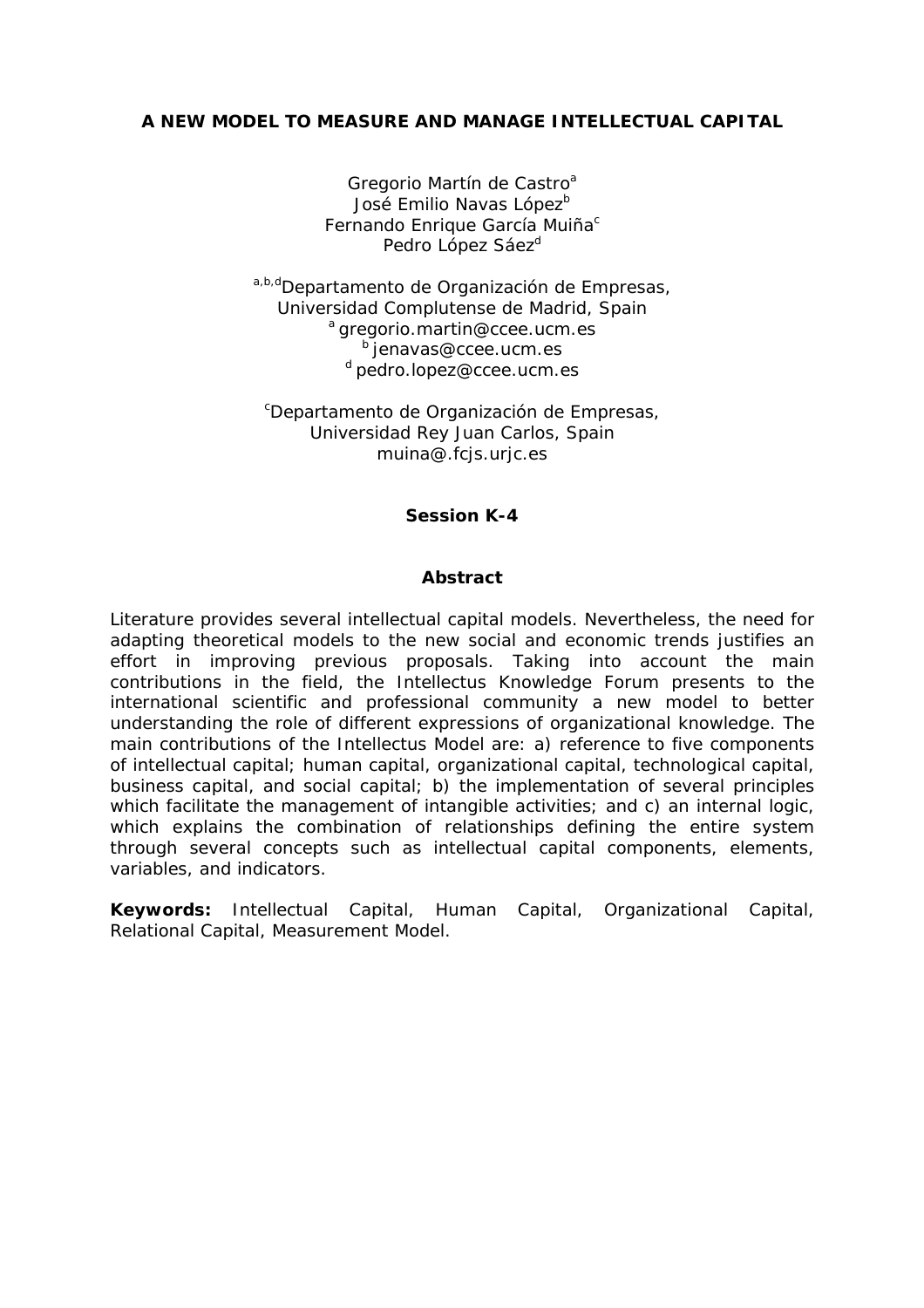#### **Gregorio Martín de Castro**

*Organización de Empresas Universidad Complutense de Madrid*  Campus de Somosaguas, 28223 Pozuelo de Alarcón, Madrid, SPAIN Tel. +34 91 394 29 71 e-mail: gregorio.martin@ccee.ucm.es

# **José Emilio Navas López**

*Organización de Empresas Universidad Complutense de Madrid*  Campus de Somosaguas, 28223 Pozuelo de Alarcón, Madrid, SPAIN Tel. +34 91 394 24 61 e-mail: jenavas@ccee.ucm.es

### **Fernando E. García Muiña**

*Organización de Empresas Universidad Rey Juan Carlos*  Campus de Vicálvaro, 28032 Madrid, SPAIN Tel. +34 91 488 77 90 e-mail: muina@fcjs.urjc.es

#### **Pedro López Sáez**

*Organización de Empresas Universidad Complutense de Madrid*  Campus de Somosaguas, 28223 Pozuelo de Alarcón, Madrid, SPAIN Tel. +34 91 394 29 71 e-mail: pedro.lopez@ccee.ucm.es

# **ACADEMIC TRACK (K)**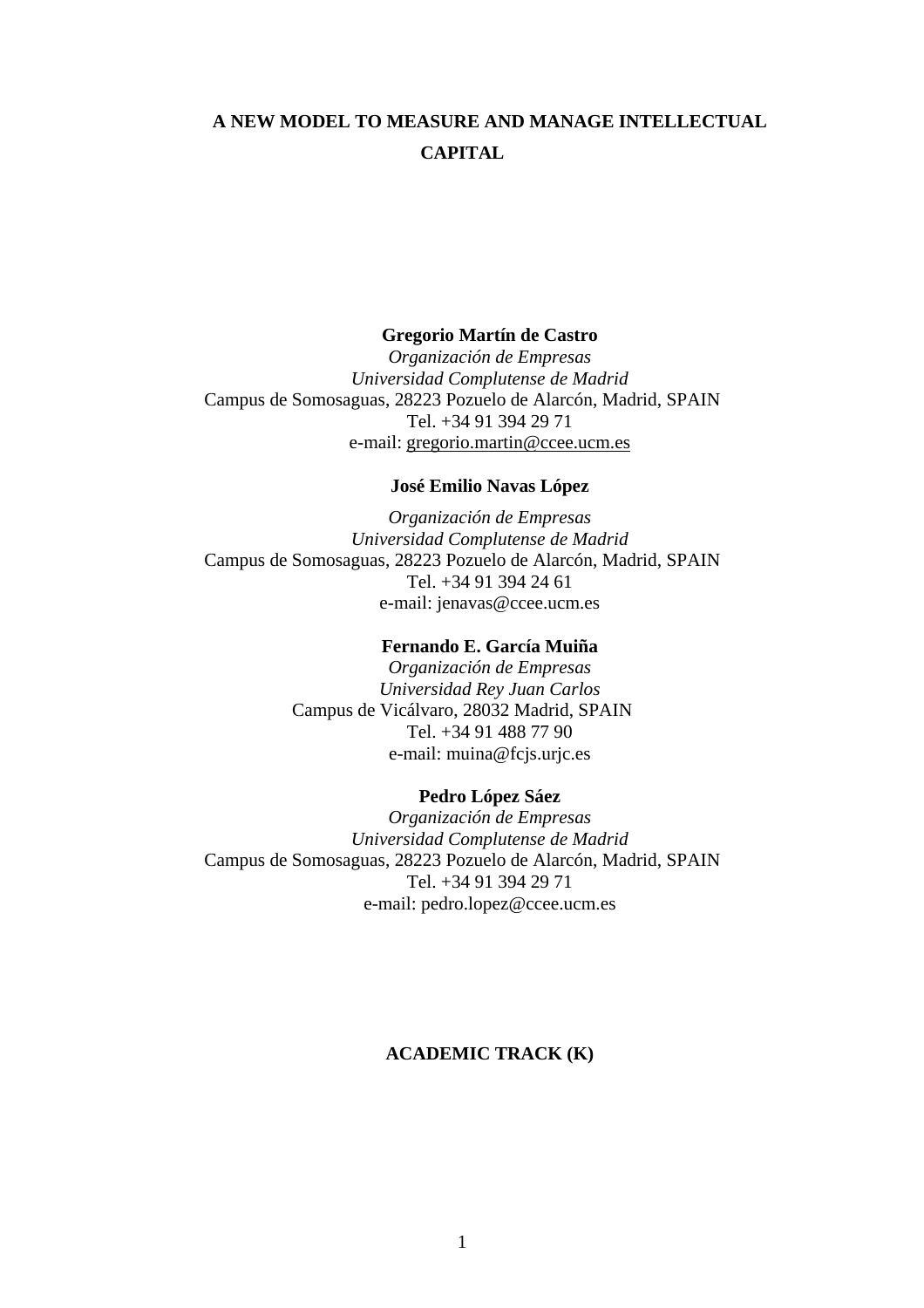**Abstract:** Literature provides several intellectual capital models. Nevertheless, the need for adapting theoretical models to the new social and economic trends justifies an effort in improving previous proposals. Taking into account the main contributions in the field, the Intellectus Knowledge Forum presents to the international scientific and professional community a new model to better understanding the role of different expressions of organizational knowledge. The main contributions of the Intellectus Model are: a) reference to five components of intellectual capital; human capital, organizational capital, technological capital, business capital, and social capital; b) the implementation of several principles which facilitate the management of intangible activities; and c) an internal logic, which explains the combination of relationships defining the entire system through several concepts such as intellectual capital components, elements, variables, and indicators.

**Keywords:** Intellectual Capital, Human Capital, Organizational Capital, Relational Capital, Measurement Model.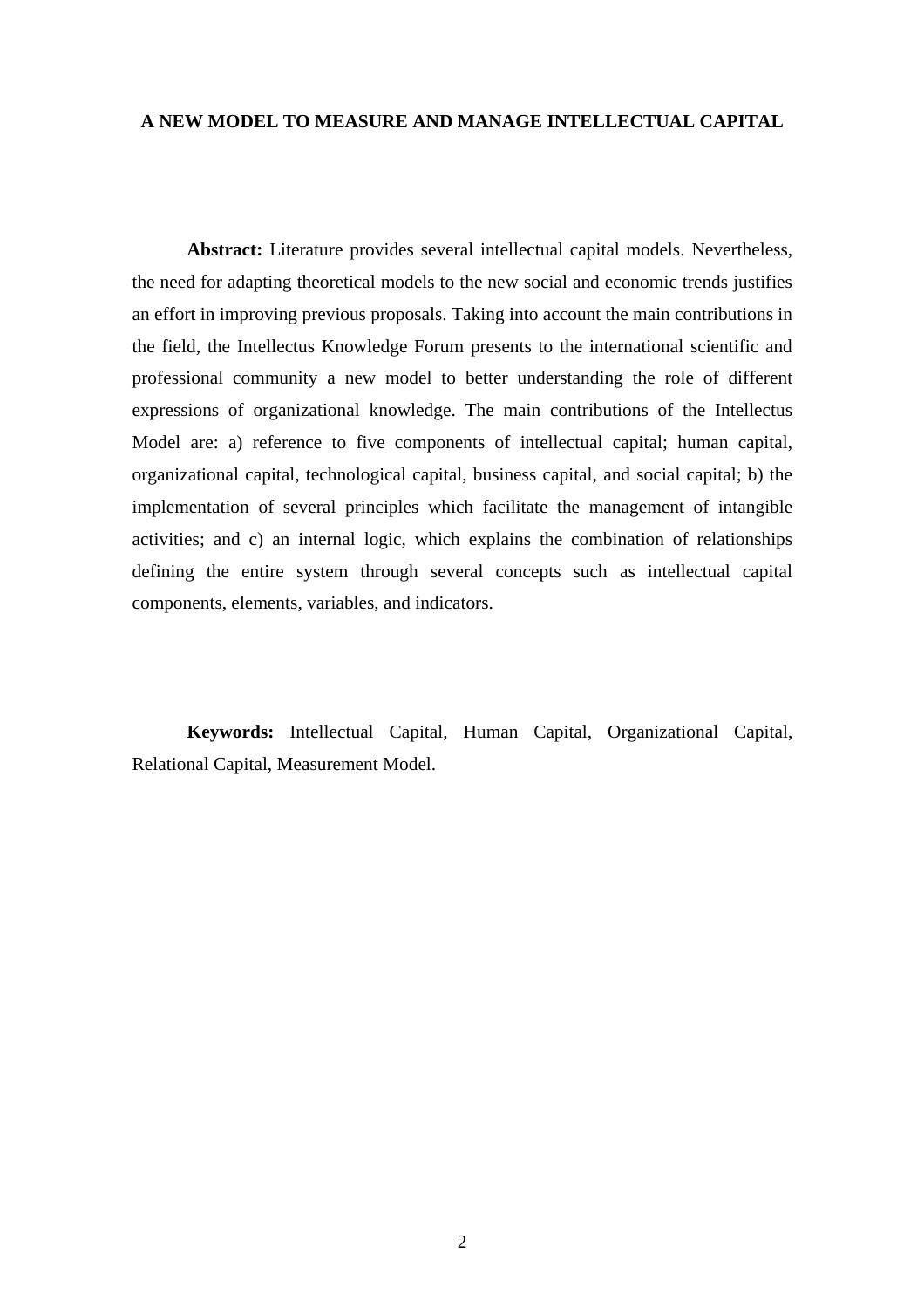### **1. INTRODUCTION**

More than a decade has passed since the publication of the first proposal about the concept of measuring and managing the intellectual capital. In 2003, the Intellectus Knowledge Forum of the University Institute of Business Administration presents to the international scientific and professional community a new model to better understanding the role of different expressions of organizational knowledge in valuecreation process.

The main contributions of the Intellectus Model are described as follows. First of all, it makes reference to the five components which compose intellectual capital: human capital, organizational capital, technological capital, business capital, and social capital. Secondly, the model includes the implementation of several principles which facilitate the management of intangible activities. In this sense, the model can be considered as an open one because it presents a structure related with the agents of knowledge which are integrated with the surrounding of the organization. Notwithstanding, the model tries the establishment of some homogeneous elements in order to compare firms. The Intellectus model is dynamic because it tries to show the role of the temporal evolution in terms of intangibles assets and how this evolution explains the way in which firms adapt their strategies in order to create and sustain competitive advantages. Facing several models defining an independent intellectual capital component, named as innovation, learning, or renewal capital (i.e. Kaplan & Norton, 1996; Edvinsson y Malone, 1997; Camisón, Palacios y Devece, 2000), the Intellectus Model includes some elements, and variables related to this dynamic aspects that report more complete information concerning the way in which firms evolve and the necessary decisions to do it efficiently.

Finally, the third contribution refers to its internal logic, which explains the combination of relationships defining the entire system through several concepts such as intellectual capital components, elements, variables, and indicators. This internal logic attempts to explain the connectedness which exists among the capitals. Once defined the five components of intellectual capital, the model define the main elements– homogenous groups of intangible assets of each component of intellectual capital–, variables –intangible assets integrated within an element–, and indicators –instruments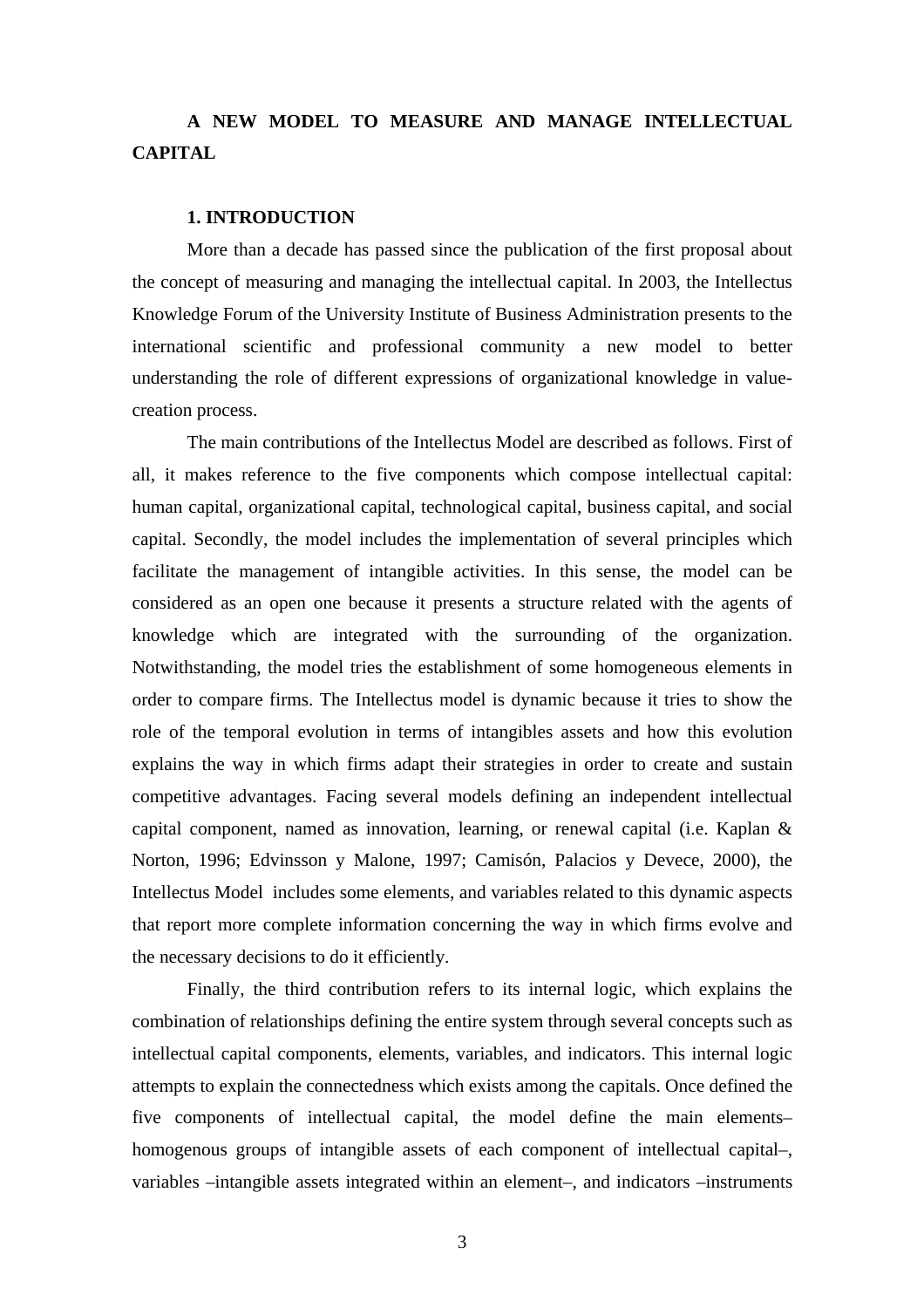for the valuation of intangible assets of organizations expressed in different units of measurement–.

## **2. GENERAL FRAMEWORK**

As we previously highlighted, literature provides us several intellectual capital models. Nevertheless, the need for adapting theoretical models to the new social and economic trends justifies our effort in improving previous proposals. Taking into account the main models (i.e. Kaplan & Norton, 1992; Bontis, 1996; Brooking, 1996; Saint Onge, 1996; Edvinsson & Malone, 1997; Sveiby, 1997; Atkinson *et al*., 1998; Stewart, 1998; Viedma, 2001), the Intellectus Model uses as direct predecessor the Intelect one (Euroforum, 1998), which just distinguishes three intellectual capital components: human capital, structural capital, and relational capital. At international level it is accepted that this three basic components of intellectual capital the ones that represent, in a wide sense, all expressions of firm's knowledge. This triple nature of intellectual assets is being revised by different lines of investigation which are trying to reconcile the concept of intellectual capital.

Human capital component makes reference to the knowledge which groups or people possess, as well as their ability to generate and reinforce it; therefore, human capital is made up of that which people and groups know and by the capacity to learn and share this knowledge. Within human capital we consider as elements: 1) values and attitudes – knowledge about the incipient sources which lead individuals to do things–; 2) aptitudes –knowledge which people have about things, to successfully carry out a task–, and 3) capacities or *know-how* –knowledge related to the way workers do things based on their own experience and practice.

Structural capital is the combination of knowledge and intangible assets derived from the processes of action which are property of the organization and which remain in it. Brooking (1996) & Bueno (2001) are some of the first contributions that recognize the interest of distinguishing between organizational key aspects and the necessary technological competences to develop o renew products or processes. This distinction has as its remote ancestors Freeman (1974), Giget (1984), and Porter (1985) who show the relevance of technology in the value chain of organizations. As we will see, this new perspective has been assumed by the Intellectus Model proposal.

On the one hand, organizational capital refers to the combination of intangibles that are, formal as well as informal, which structure and develop organizational activity of the firm effective and efficiently. As the main elements we define: 1) culture  $-a$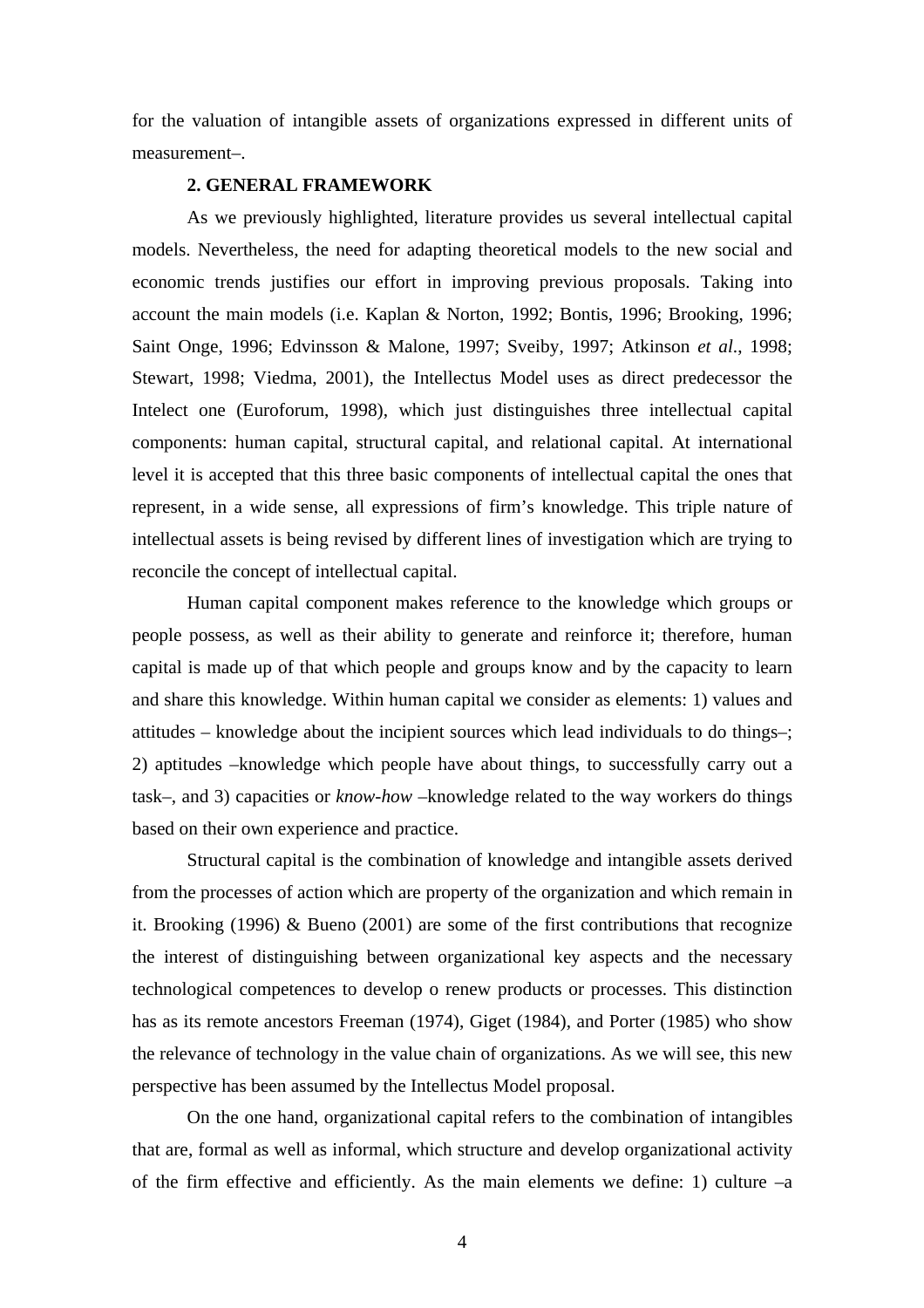combination of values, norms, and ways of behaviour which are assumed and shared by the majority of the people–, 2) structure –formal organization modes and processes–, 3) organizational learning – the capacity to acquire new competencies in order to respond to the dynamics of change and organizational development–, and 4) processes – combination of activities which make up the organizational operations whether directed to internal customers, external customers, and suppliers.

On the other hand, technological capital refers to the combination of intangibles directly linked to the development of the activities and functions of the technical systems of operations, responsible for obtaining products with a series of specific attributes. Technological capital is composed of four basic elements: 1) R&D&i –efforts made in technological innovation processes–, 2) technological infrastructure – combination of knowledge, methods, and techniques which the organization incorporates into its processes–, 3) intellectual and industrial property –volume of legally protected knowledge which grants the company which created it the exclusive right to its exploitation in a predetermined time and area–, and 4) results of innovation – improvements incorporated into existing products, processes, and management methods, perceived in terms of costs, quality, output level and the like.

Finally, the heterogeneity of external agents recommends the explicit distinction between business capital and social capital, both included in the relational capital component as can be seen in Euroforum (1998), Bueno (2001), or in the customer capital (Bontis, 1996; Stewart, 1997). Business capital refers to the value to the organization of the relationships which it maintains with the main agents connected with its basic business process. Within this component, the model identifies the following elements: 1) relationships with customers –relationships with different segments of customers who demand or could demand the products which make up the basic business process of the entity–, 2) relationships with suppliers –relationships with different suppliers of the necessary resources for the basic business process–, 3) relationships with shareholders, institutions, and investors –relationships maintained with the shareholders, institutions, and investors which make up the market in which the organization operates– 4) relationships with allies –collaboration agreements which the organization maintains with a certain level of intensity, continuity, and structure with other institutions–, 5) relationships with competitors –existing relationships with other competitors in the same industry as well as in related ones– , and 6) relationships with quality improvement and promotion institutions –those that the institution maintains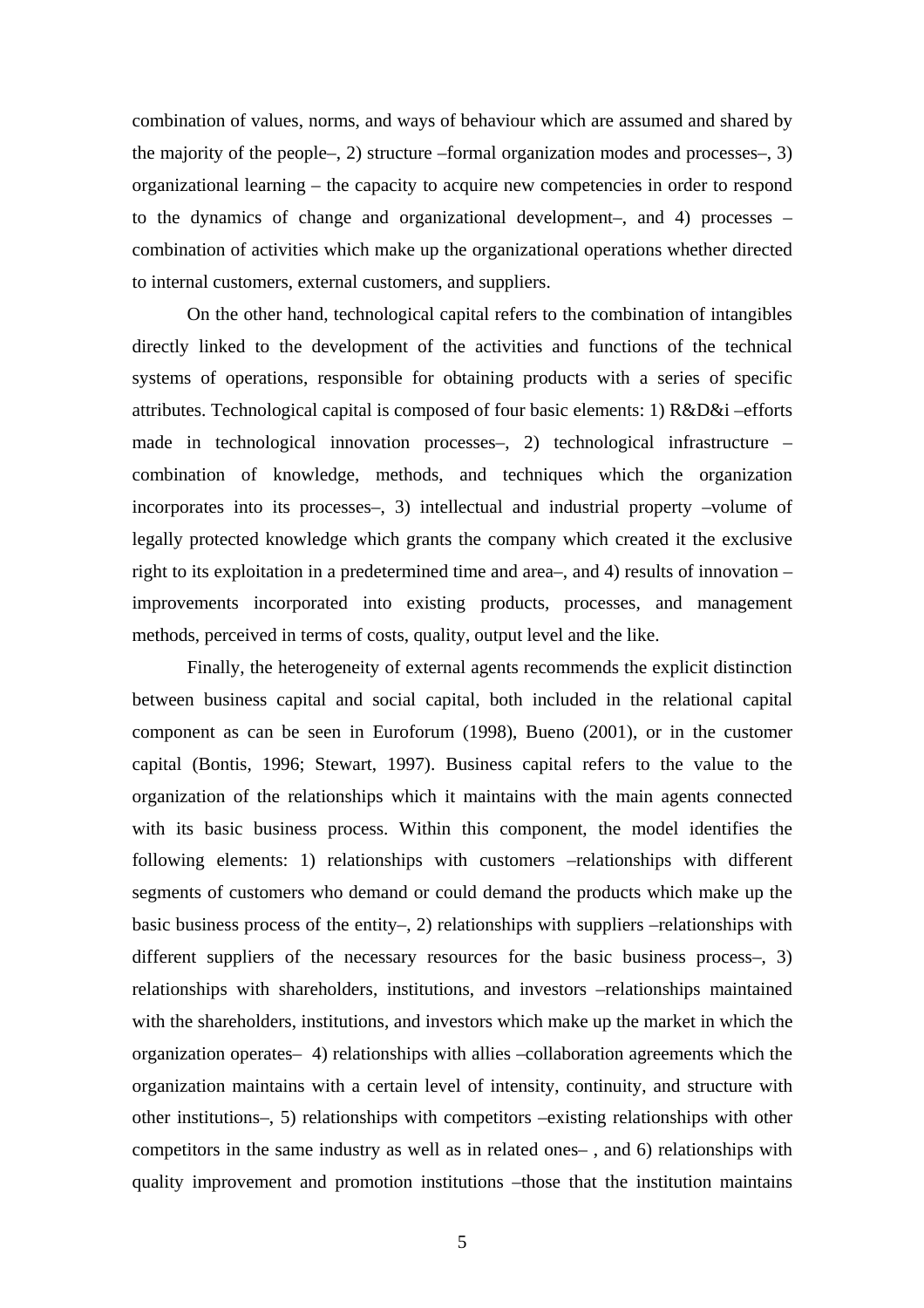with the aim of improving this key issues in its processes, products as well as in managing the entire company–.

Social capital refers to the value to the organization of the relationships which it maintains with other social agents in its surroundings, expressed in terms of level of integration, commitment, co-operation, cohesion, connection, and social responsibility. Social capital is composed of these following basic elements: 1) relationships with public administration –interactions with the institutional apparatus which try to objectively promote the general interest of society–, 2) relationships with the media and corporate image –relationships with the institution maintains with the mass media to create the profile of the brand as well as the reputation and name of the company–, 3) relationships with environmental protection –preservation of the natural environment and promotion of ecological initiatives–, 4) social relationships –relationships with trade union organizations, institutions in the labour market, leading to the creation, job quality and stability of employment–, and 5) corporate reputation.

Notwithstanding, in current scientific and professional meetings about the value of intangibles, the introduction of the idea of cultural capital is being observed (Bueno, Medellin and Morcillo, 2003). This new perspective could be a future subject for consideration by the Intellectus Model, once it has been validated for its organizational application.

## **3. THE INTELLECTUS MODEL**

The Intellectus Model is based on a series of principles with a conceptual focus. These principles allows its interpretation, operative capacity, and its potential to be adapted to different necessities of organizations which wish to measure their intellectual capital and give and adequate overview to interested social agents. The main characteristics of the model we consider are: systematic, open, dynamic, flexible, adaptive and innovative.

The model is **systematic** because it offers and interrelated and complete structure of the five aspects which represent the main components or sub-systems which make up the explanatory elements and variables of the intangible or intellectual assets. The model is **open** due to the fact that it presents a structure related to the agents of knowledge which are integrated with the surroundings of the organization. This principle offers, in short, a double perspective of the model, the internal perspective based on values which we represent as included in the human and organizational capital,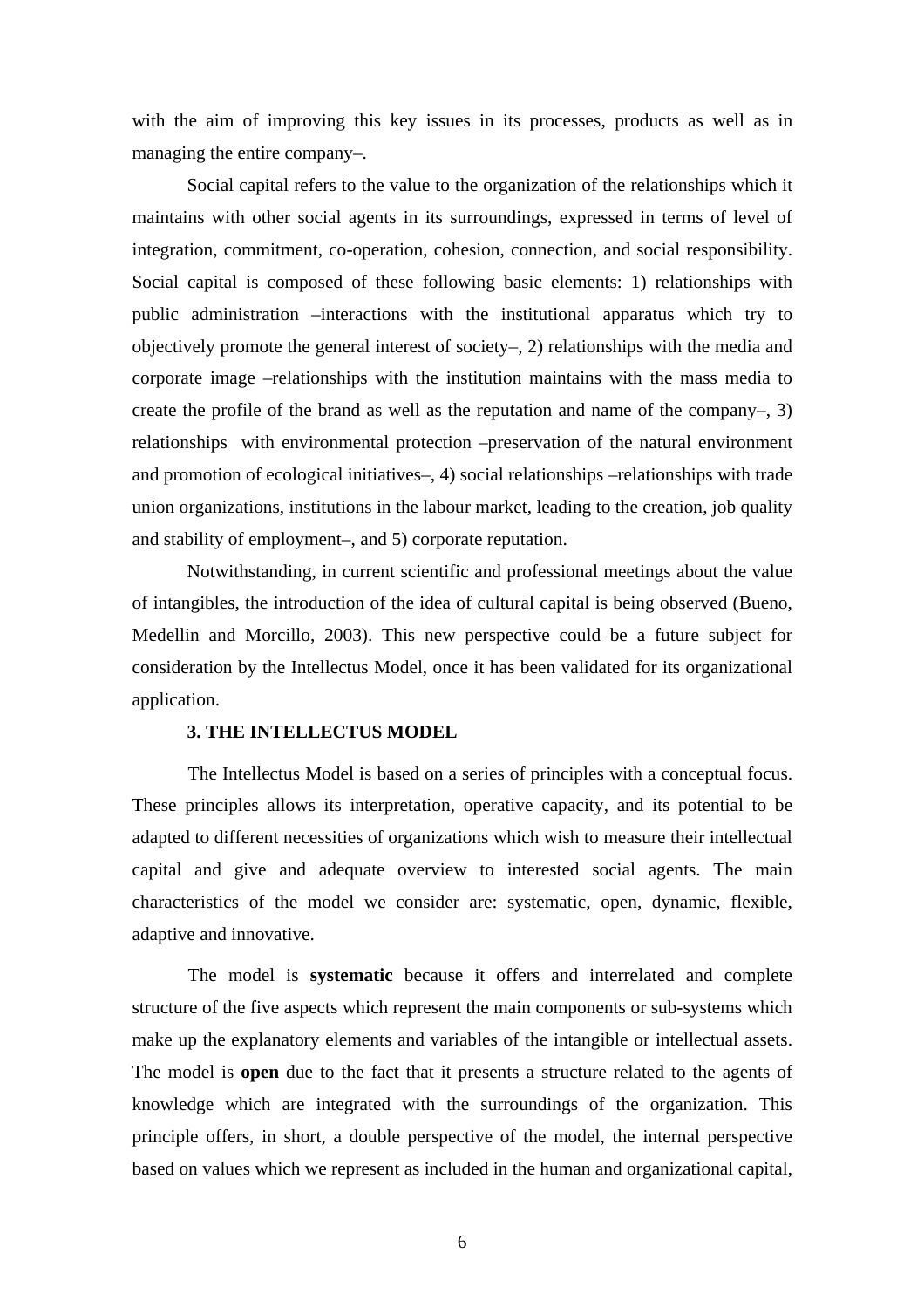and the external based on those which show included in the business and social capital. Technological capital acts as an interface between both perspectives, allowing technical relationships which link the endogenous vision with the exogenous, keeping in mind the work and design evidence of the organization "on-line".

The **dynamic** character of the model derive from the fact that it tries to offer a combination of elements, variables, indicators, and relationships which should allow the observation of its temporal evolution, with the objective of achieving an improvement in the management of the intangible activities and a greater value for the components of the intellectual capital of the organization. The fundamental aspect to achieve the desired dynamism is the incorporation of the "multiplying factor" which represents the combination of guidelines to orient the management of the intangible towards a determined strategy.

The **adaptive** character of the model is related to the preceding principle, as this flexibility obliges every organization to adapt the current proposal to its requirements, elements, and variables as well as to its indicators, which can appear in various ways. Finally, the model is **innovative** with respect to the main intellectual initiatives which gave arisen up to the present moment. This novel character becomes clear when comparisons are made with other models which are known and applied in the international sphere, as well as for the virtuous combination of the preceding principles.

In short, the internal logic of the model attempts to explain the connectedness or basic interdependence which exists between the capitals, projecting itself onto the combination of relationships which link-up their principal elements. These relationships allow the integration of the model's structure, revealing its levels of adaptation to the necessities and intangible criteria of each organization, and defining the possibly uncertain borders of each capital.

### **3.1. Development of the model**

From the general definitions previously commented, we develop more specific definitions about the main elements of each intellectual capital component.

### 3.1.1. HUMAN CAPITAL

Within human capital we can consider as elements: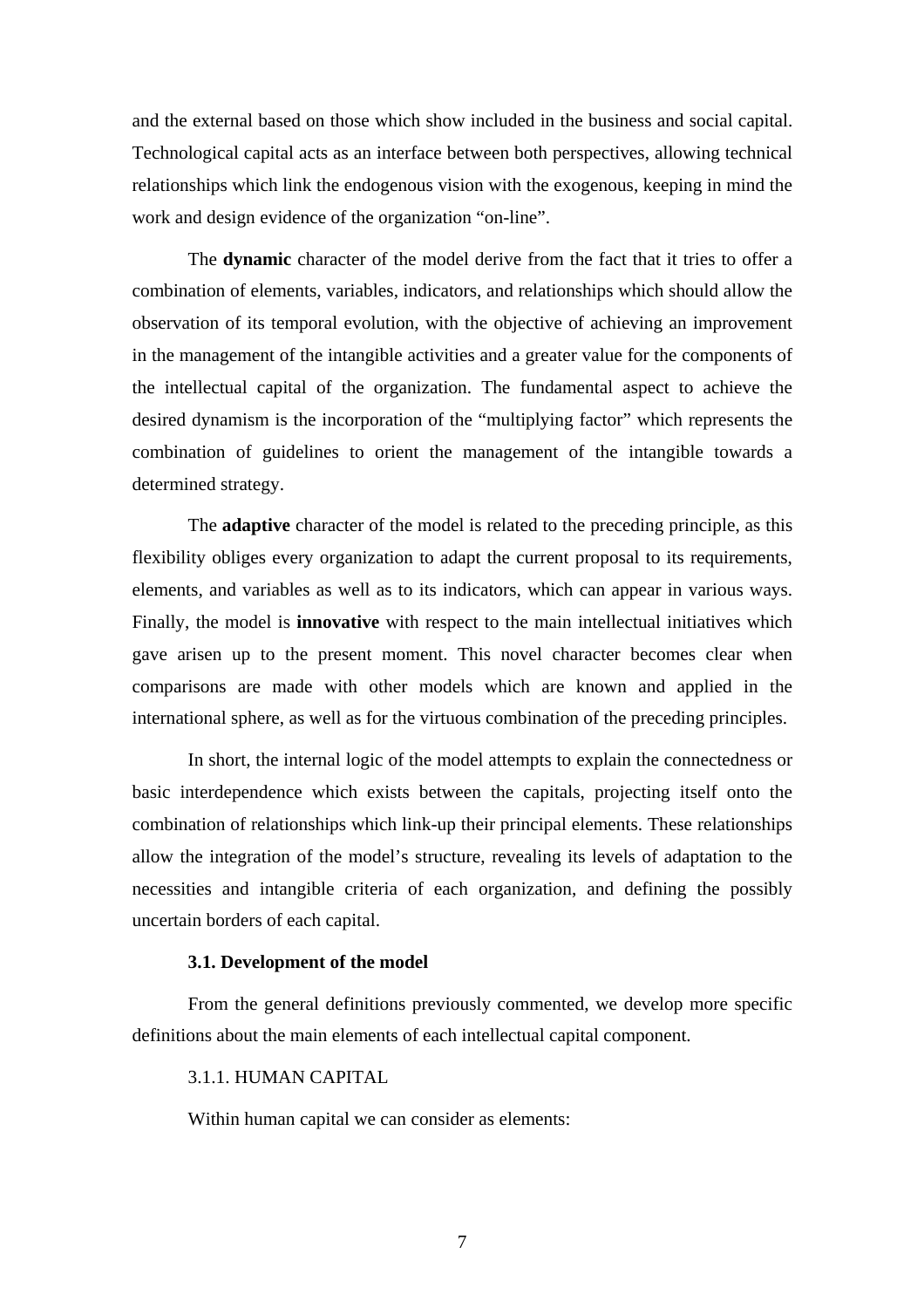- 1. **Values and attitudes**: represent knowledge about the incipient sources which lead individuals to do things. This knowledge, which refers mainly to a person's mental model, conditions the perception of the world which individuals have. This element is composed by several variables:
	- Feeling of belonging and commitment
	- Self motivation
	- **Satisfaction**
	- Sociability
	- Flexibility and adaptability
	- Creativity
- 2. **Aptitudes**: makes reference to the knowledge which people have about things, to successfully carry out a task or their job. As variables subject to measurement, we highlighted:
	- Formal education
	- Specialised training
	- Experience
	- Personal development
- 3. **Capacities (know-how)**: refers to the type of knowledge related to the way of doing things. Specifically, the utilities, dexterity, and talent which a person develops basically as a fruit of his/her experience and practice are considered capacities; as variables:
	- Learning
	- Collaboration
	- **Communication**
	- Leadership

# 3.1.2. STRUCTURAL CAPITAL

As we considered this intellectual capital component was constituted by two elements: organizational capital and technological capital

# 3.1.2.1. Organizational capital

From the general definition of organization capital, these elements can be derived: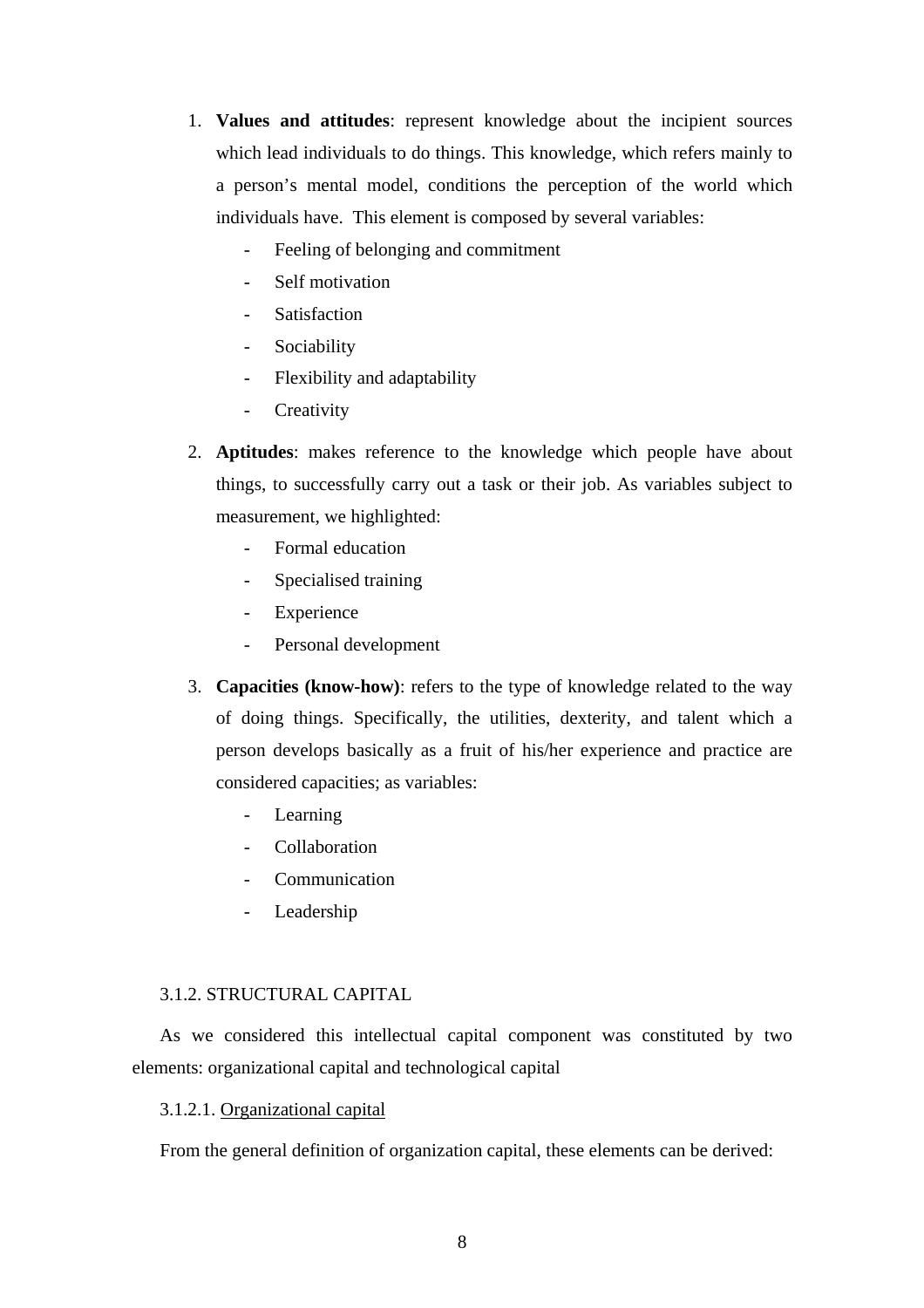- 1. **Culture**: combination of values, norms, and ways of behaviour which are assumed and shared by the majority of the people in the organization and which condition their behaviour and the corporate success. It is subject to the following variables that can be measured:
	- Cultural homogeneity
	- Evolution of cultural values
	- Social climate
	- Business philosophy
- 2. **Structure**: modes and processes of formal organization of the company. This is composed of the following variables which are subject of measurement:
	- Organizational design
	- Organizational development
- 3. **Organizational learning**: capacity of the organization to acquire new competencies and knowledge with the aim of responding to the dynamics of change and organizational development
	- Learning environments
	- Organizational guidelines
	- Capture and transmission of knowledge
	- Creation and development of knowledge
- 4. **Processes (towards internal and external customers and suppliers)**: combination of activities which make up the organizational operations whether directed to internal or external customers or suppliers. From the organization's value chain, the most relevant processes (logistics, technical, administrative, commercial, etc.) are determined for the development of its activities.
	- **Towards the internal customer** 
		- i. Strategic reflection processes
		- ii. Innovation
	- **Towards the external customer** 
		- i. Customer segmentation systems
		- ii. Customer management policies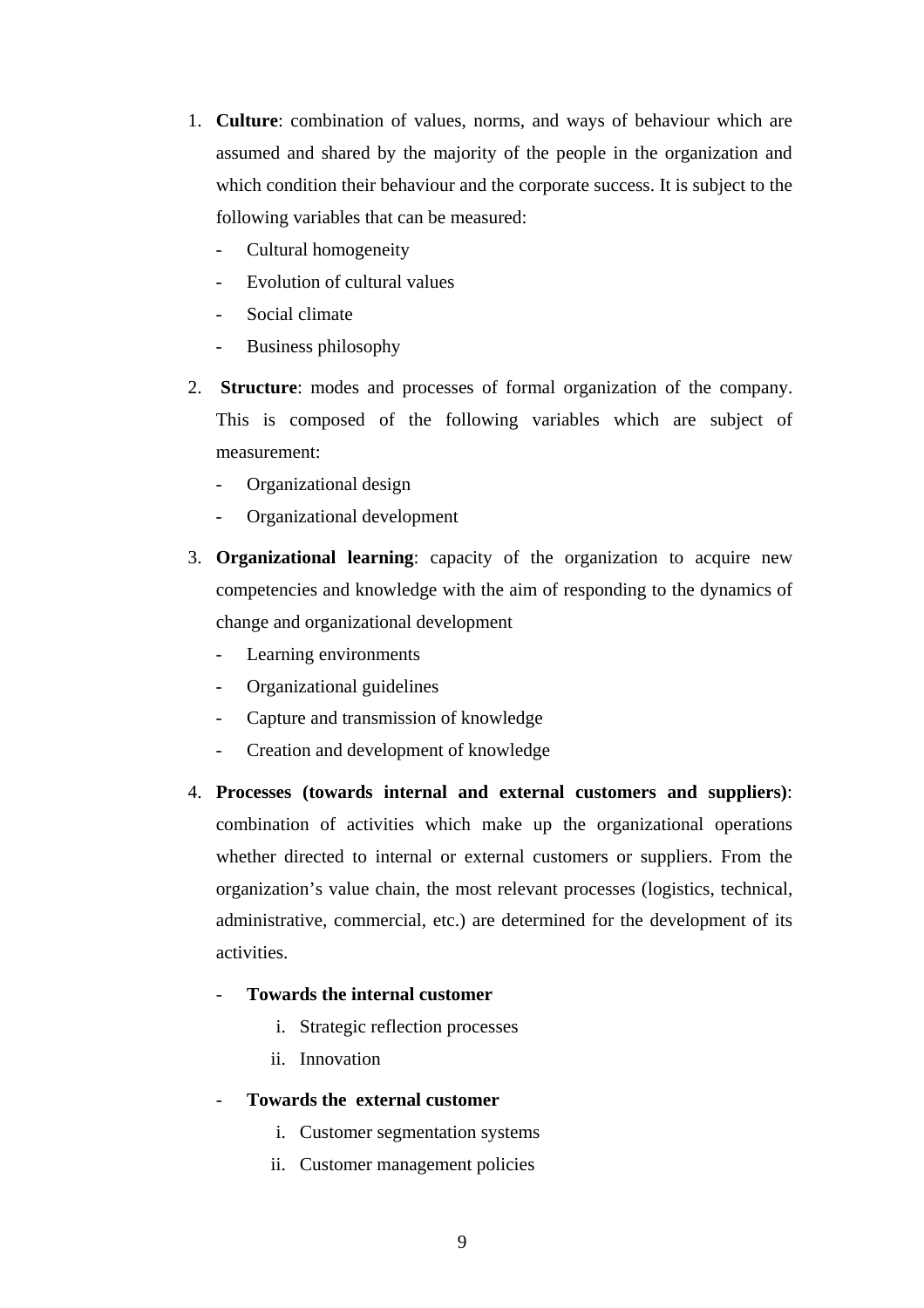# - **Towards the suppliers**

- i. Supplier integration
- ii. Supplier management policies

# 3.1.2.2. Technological capital

Within this intellectual capital component, we define the following elements:

- 1. **Effort in R+D+I**: research (R) is understood to be the carrying out of creative tasks which function in a systematic way with the goal of increasing the volume of knowledge about reality. Development (D) is the incorporation of this knowledge to conceive new applications. Finally, innovation (I) is composed of the efforts dedicated to design, launch and spread of technologically new goods and services among the public. Is composed of the following variables:
	- Expenditure on R+D+I
	- Personnel in  $R+D+I$
	- Projects of R+D+I
- 2. **Technological infrastructure**: combination of knowledge, methods, and techniques which the organization incorporates into its processes to that they are more efficient and effective, not included in the previous element but accumulated through external sources:
	- Purchase of technology
	- Infrastructure of production technologies
	- Infrastructure of information and communication technologies
- 3. **Intellectual and industrial propert**y: volume of legally protected knowledge which grants the company which created it the exclusive right to its exploitation in a predetermined area.
	- Patents and prototypes
	- Registered trademarks
	- Licences
	- Industrial secrets
	- Internet domain names (similar than trademarks)
- 4. **Results of innovation**: improvements incorporated in existing products, processes, and management methods, perceived in terms of costs, quality,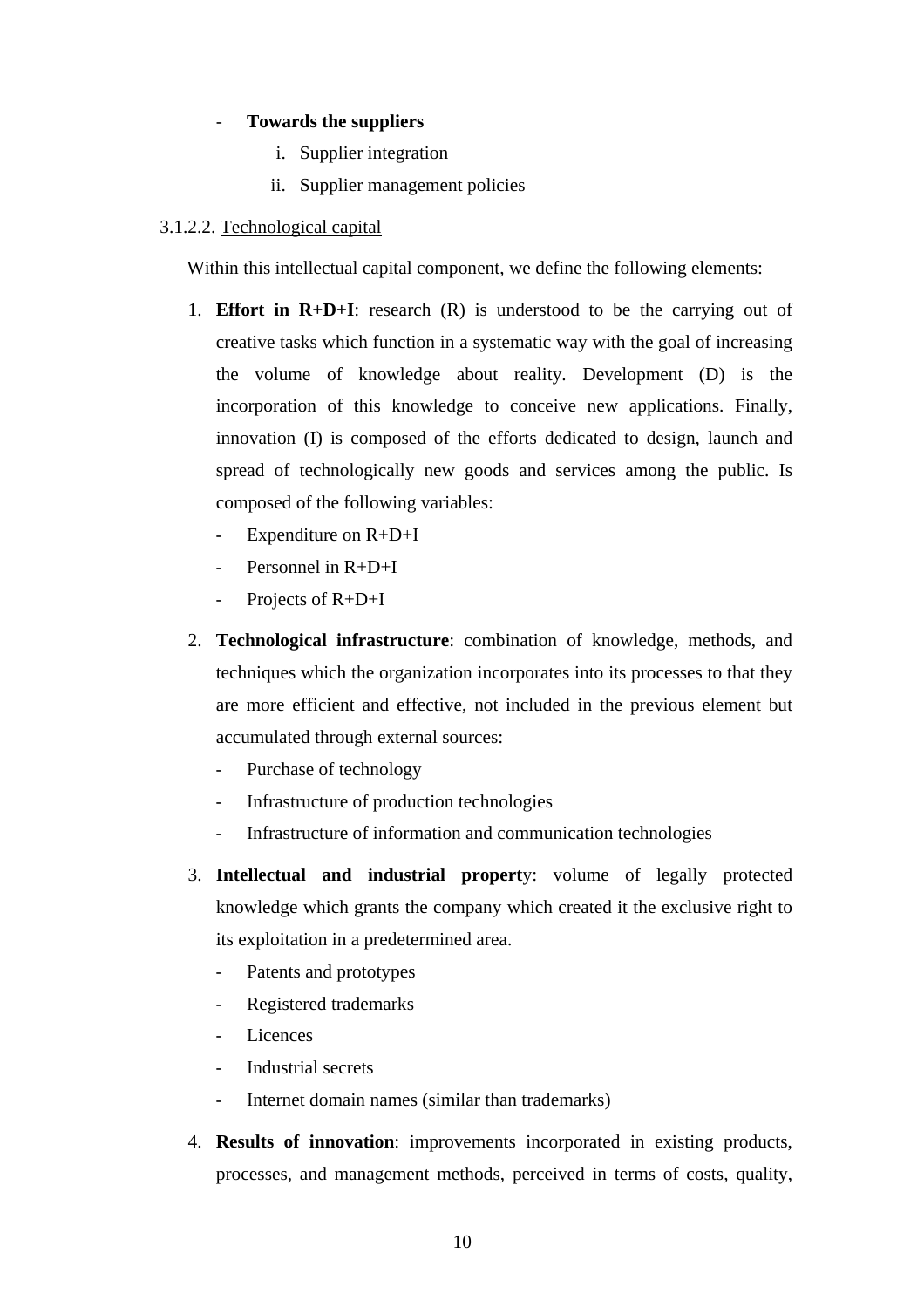output, and time. This element includes achievements obtained through the launch of new products.

- Product innovation
- Process innovation
- Management innovation
- Social innovation

## 3.1.3. RELATIONAL CAPITAL

As we considered this intellectual capital component was constituted by two elements: business capital and social capital

## 3.1.3.1. Business capital

As we stated, it refers to the value of the organization of the relationships which it maintains with the main agents connected with its basic business process. Is composed of six basic elements:

- 1. **Relationships with external customers**: relationships with different segments of external customers who demand or could demand the goods or services which make up the basic business process of the entity.
	- Relevant external customer base
	- External customer loyalty
	- External customer satisfaction
	- External relationship processes
	- Distribution network
- 2. **Relationships with suppliers**: relationships with different suppliers of resources necessary for the basic business process of the entity. As the main variables:
	- Formalization of supplier relationships
	- Technological support
	- Personalization of products and services
	- Suppliers' response capacity
- 3. **Relationships with shareholders, institutions, and investors**: relationships maintained with the shareholders, institutions and investors which make up the market in which the organization operates
	- Relationships with shareholders and institutional investors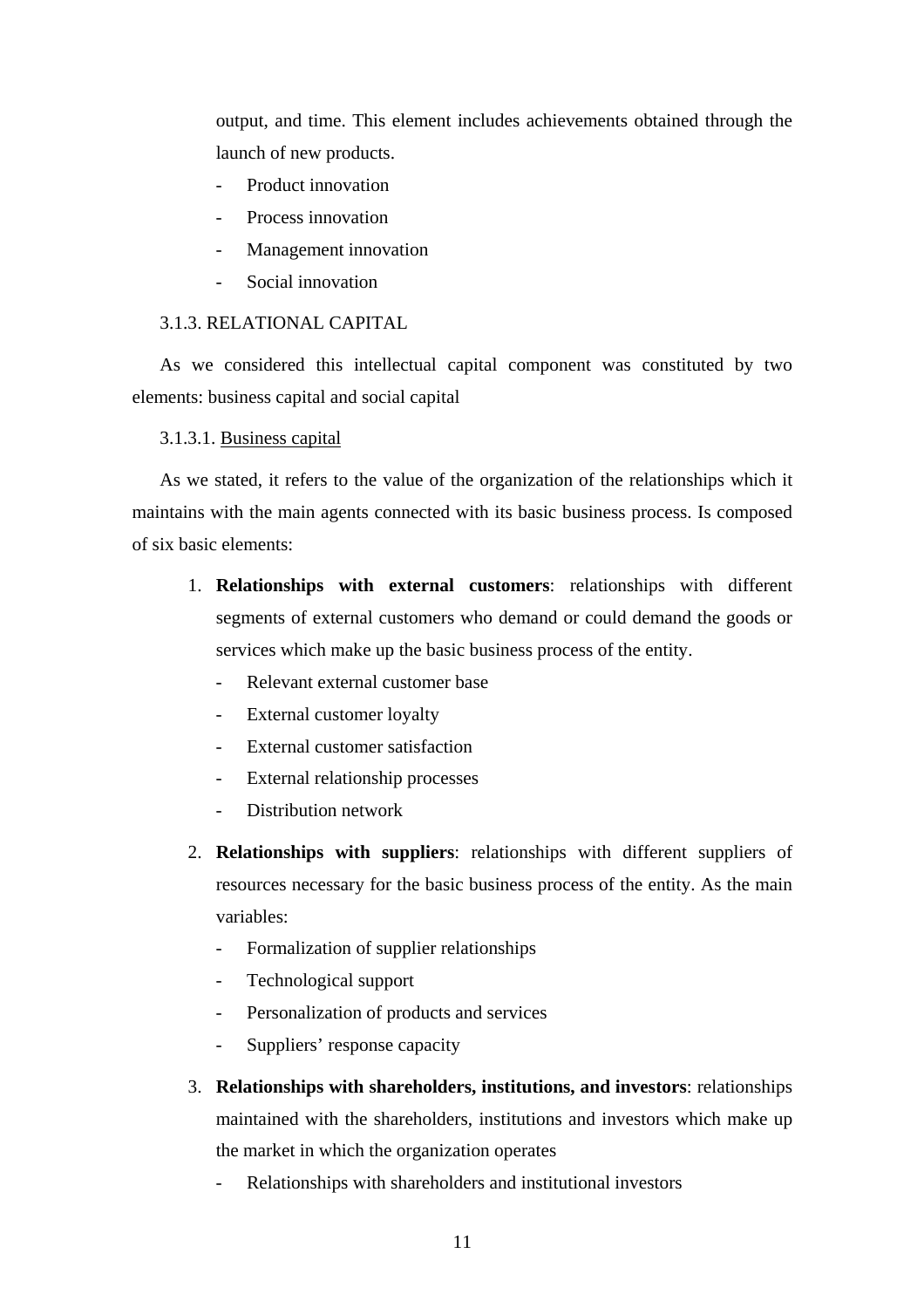- Relationships with market institutions
- Business participation relationships
- 4. **Relationships with allies**: Collaboration agreements which the organization maintains with a certain level of intensity, continuity, and structure with other institutions.
	- Allie base
	- Solidity of the alliances
	- Benefits of the alliances
- 5. **Relationships with competitors**: existing relationships with other competitors in the same industry as well as in related sectors.
	- Knowledge of competitors
	- Relationships processes with competitors
- 6. **Relationships with quality improvement and promotion institutions**: relationships which the firm maintains with quality promotion and improvement institutions, with the aim of improving this one in its processes, products, and services as well as in the management company.
	- Relationships with quality improvement
	- Certification and quality systems

# 3.1.3.2. Social capital

As we pointed out, social capital refers to the value to the organization of the relationships which it maintains with other social agents in its surrounding, expressed in terms of level of integration, commitment, co-operation, cohesion, connection, an social responsibility which it wishes to establish with society. As elements, we stated:

- 1. **Relationships with public administration**: interaction with the institutional apparatus which tries to objectively promote the general interests of society.
	- Co-operation with public administration
	- Participation in public management
- 2. **Relationships with the media and corporate image**: relationships which the institution maintains with the mass media to increase the profile of the brand as well as the reputation an name of the company.
	- Trade mark recognition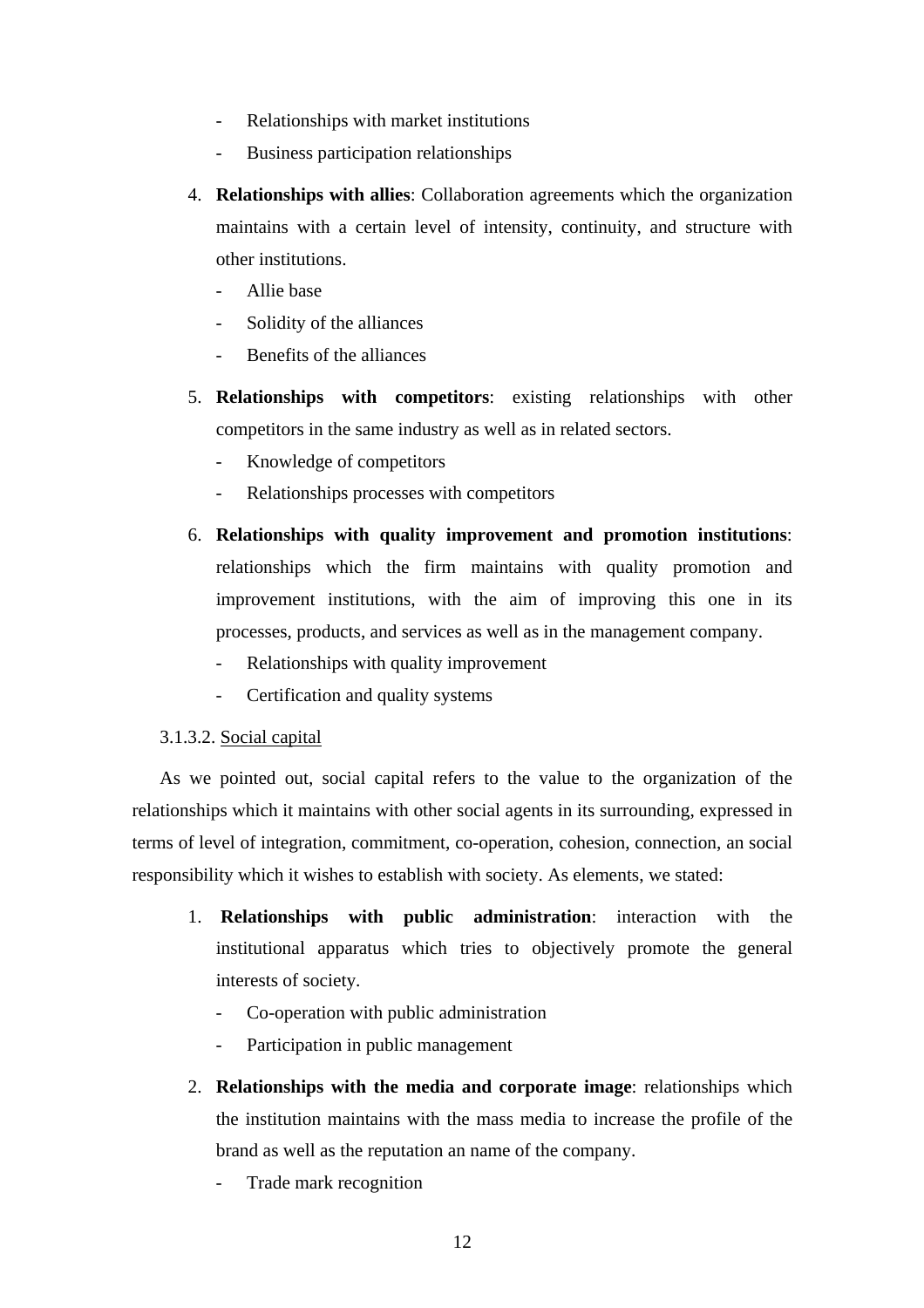- Relationships with the media
- 3. **Relationships with environmental protection**: preservation of the natural environment and promotion of ecological initiatives.
	- Relationships with environmental protection institutions
	- Environmental codes and certifications
- 4. **Social relationships**: relationships with trade union organizations, institutions in the labour market, leading to the creation, job-quality, and stability of employment.
	- Relationships with trade unions
	- Relationships with labour market institutions
- 5. **Corporate reputation**: relationships which the organization maintains with different social agents (markets, institutions, citizens, and external consumers) as well as the actions which lead to a favourable social perception.
	- Codes of organizational behaviour
	- Corporate governance code
	- Social action
		- i. Relationships for the defence and protection of artistic and cultural heritage
		- ii. Relationships for the economic development of the surroundings in which operates.
		- iii. Relationships for social solidarity and cohesion and which help the social integration of the disable and citizens who are subject to discrimination
		- iv. Relationships for the technological and scientific development of the social surroundings in which the organization acts.
		- v. Relationships with the consumer protection organizations.

# **4. FINAL REMARKS**

Once the generic version of the Intellectus Model was finished the necessity to increase its practical usefulness is evident, developing some specific applications and singular adaptations. Although the structure of the mode, its principles, internal logic, and definitions undoubtedly constitute a referential framework sufficiently wide to be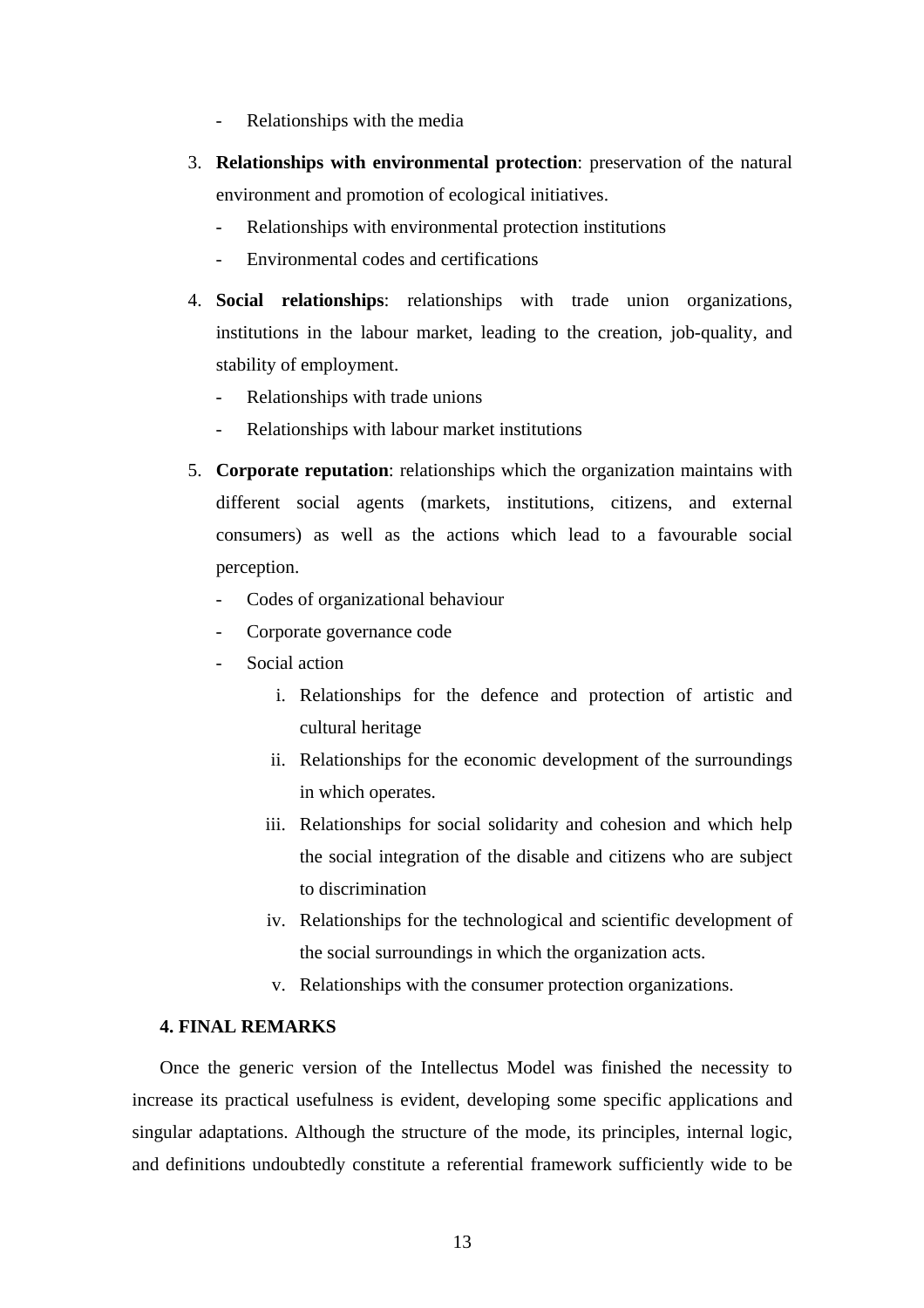applied to a large number of diverse organizations, it shouldn't be overlooked that its orientation is directed towards institutions which are subject to competitive environments.

Furthermore, there are another fields where the model could be applicable, though some adaptations should be done in function of the terminology and the characteristics of the sector. In this sense, the Knowledge Society Research Centre is developing an important research activity to carry out a fundamental validation of the model with diverse agents and from different perspectives. For instance, in current scientific and professional meetings about the value of intangibles, the introduction of the idea of cultural capital is being observed (Bueno, Medellin and Morcillo, 2003). This new perspective could be a future subject for consideration by the Intellectus Model, once it has been validated for its organizational application.

#### **5. REFERENCES**

ATKINSON, A.A.; WATERHOUSE, J.H.; WELLS, R.B. (1997): "A stakeholder approach to strategic performance measurement", *Sloan Management Review*, pp. 25-37.

BROOKING, A. (1996): "Intellectual capital: An exploratory study that develops measures and models", *documento de trabajo* 96-11, Universidad de Western Ontario. In *Management Decision* (1998), vol. 36, nº 2, pp. 67-76.

BUENO, E. (1998): "El capital intangible como clave estratégica en la competencia actual", *Boletín de Estudios Económicos*, vol. LIII, nº 164, agosto, pp. 205-229.

BUENO, E. (2001): "Creación, medición y gestión de intangibles: propuesta de modelo conceptual", en *Formas y reformas de la nueva economía,* Revista Madri+d, monografía 1, pp. 43-48.

BUENO, E.; MEDELLÍN, E.; MORCILLO, P. (2003): "La dimensión cultural en la dirección y gestión del conocimiento e innovación: nuevo componente del capital intelectual", *Revista Madri+d*, nº 6, pp. 23-34.

CAMISÓN, C.; PALACIOS, D.; DEVECE, C. (2000): "Un nuevo modelo para la medición del capital intelectual: el modelo Nova", X Congreso Nacional de ACEDE, Oviedo.